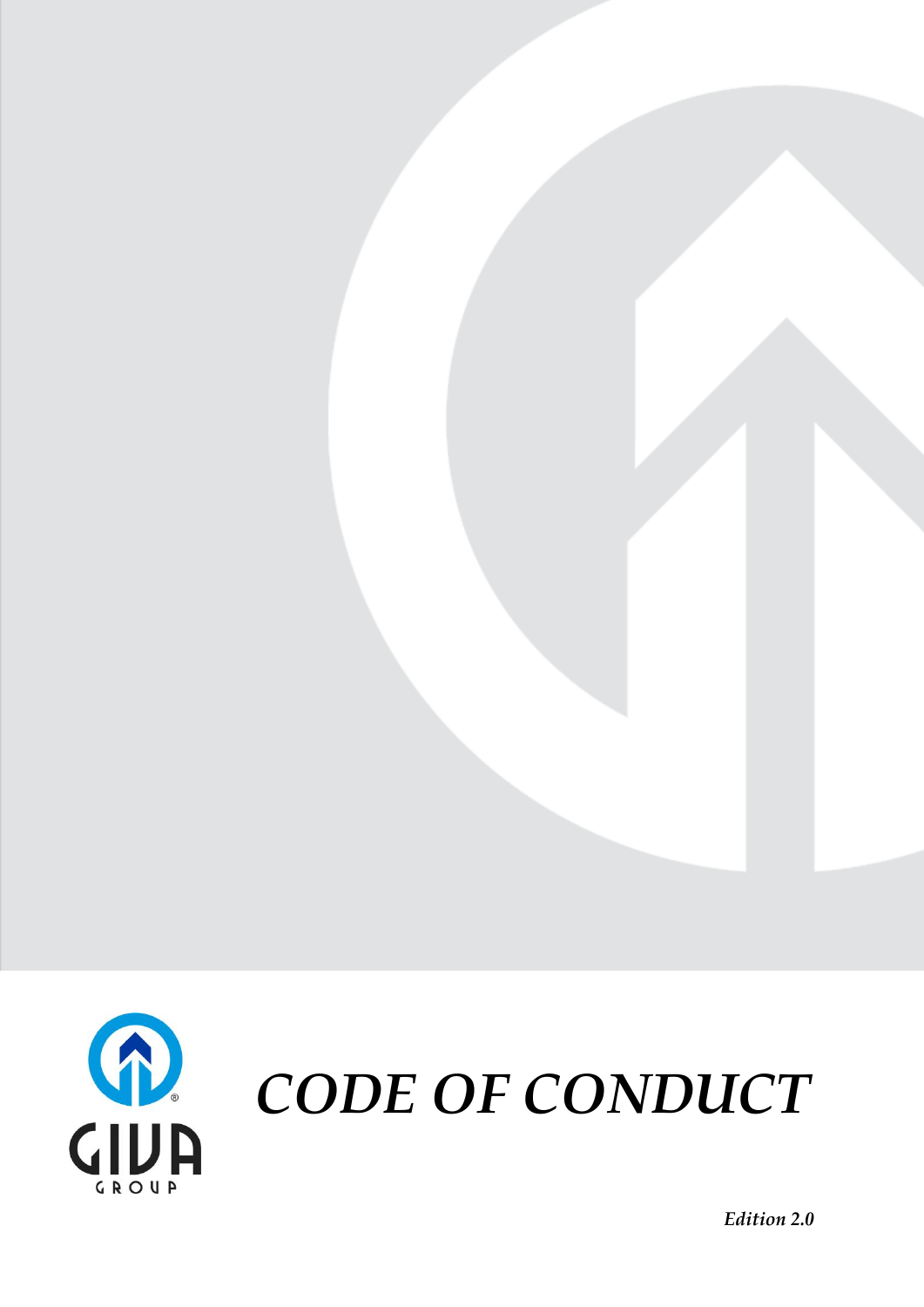# **INDEX**

| To all recipients of the Code of Conduct                                                                         | 3                   |
|------------------------------------------------------------------------------------------------------------------|---------------------|
| 1. Introduction                                                                                                  | 4                   |
| Recipients and publication of the Code of Conduct<br>Effectiveness                                               | $\overline{4}$<br>4 |
| Value for the GIVA Group                                                                                         | $\overline{4}$      |
| 2. General ethical principles                                                                                    | 5                   |
| Transparency                                                                                                     | 5                   |
| Fairness                                                                                                         | 5                   |
| Efficiency                                                                                                       | 5                   |
| Professional optimisation and cooperation with colleagues                                                        | 5                   |
| Fair competition                                                                                                 | 5                   |
| 3. Ethical criteria governing relations with stakeholders                                                        | 6                   |
| General principles                                                                                               | 6                   |
| Relations with Customers                                                                                         | 6                   |
| Job order assessment                                                                                             | 6                   |
| Relations with Suppliers                                                                                         | 7                   |
| Obligations for procurement personnel                                                                            | 7                   |
| Personnel policies                                                                                               | 8                   |
| Relations with Shareholders                                                                                      | 11                  |
| Bookkeeping and Company information                                                                              | 11                  |
| Relations with the Public Administration                                                                         | 12                  |
| Relations with Political Parties, Trade Union Organisations and Associations                                     | 12<br>12            |
| Contributions and Sponsorships<br>Traceability of economic, financial and fiscal transactions - money-laundering | 12                  |
| Environment                                                                                                      | 13                  |
|                                                                                                                  |                     |
| 4. Implementation and monitoring of the Code of Conduct                                                          | 14                  |
| Monitoring                                                                                                       | 14                  |
| Breach of the Code of Conduct                                                                                    | 14                  |
| Sanctions                                                                                                        | 14                  |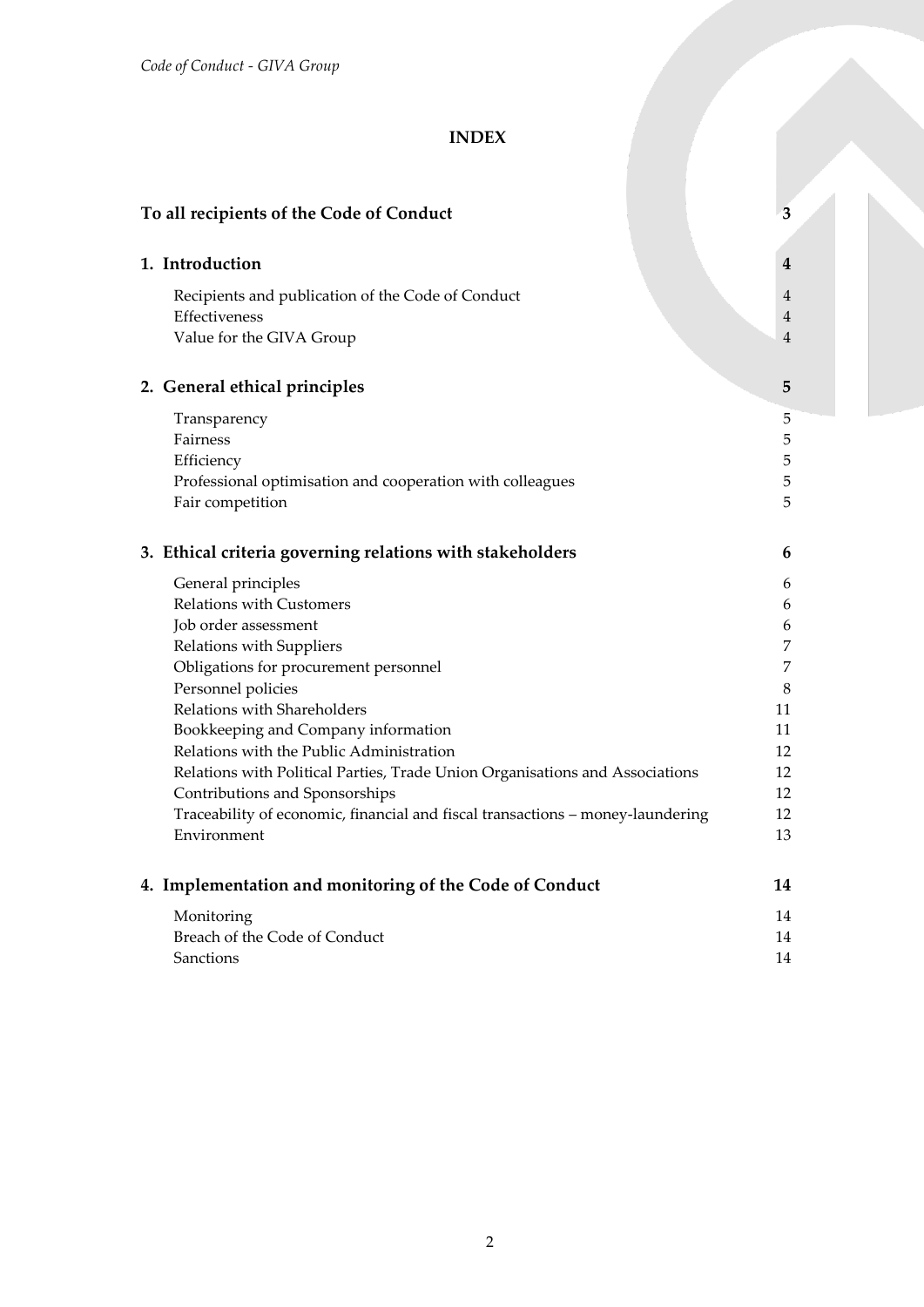# <span id="page-2-0"></span>**To all recipients of the Code of Conduct**

*In order to create the prerequisites for an increasingly respectful and socially responsible attitude and establish a climate of trust between the Company and the outside, world the GIVA Group has adopted the following Code of Conduct, which sets out the principles of responsibility, transparency, fairness, efficiency, dedication, cooperation and professional optimisation with which it identifies and on which it bases its business activities.*

*This Code of Conduct sets forth the general principles and rules of behaviour that are recognised as having a positive ethical value.*

*The Code of Conduct is a charter of moral rights and obligations that establishes the ethical and social responsibilities of everyone involved in the organisation. It is not an imposition of rules but rather a tool for voluntary and unilateral self-regulation to help improve the transparency of our operations and ensure they are carried out ethically, above and beyond the requirements of current laws and regulations and the collective labour agreement.*

*The purpose of the Code of Conduct is to provide guidance for the Company in adopting ethical behaviour, introducing a series of rules and regulations to be complied with to achieve the corporate mission, which focuses on growth and the creation of value. This can be achieved by supplying innovative products and services aiming at customer satisfaction while safeguarding the legitimate interests of all the subjects involved, the principles of fairness and equality in handling relations with employees, occupational health and safety, and compliance with current laws and regulations applying to the various fields of activity in which the Company is involved.*

*This document sets out the moral obligations of all the Group's management representatives, employees, collaborators and suppliers.*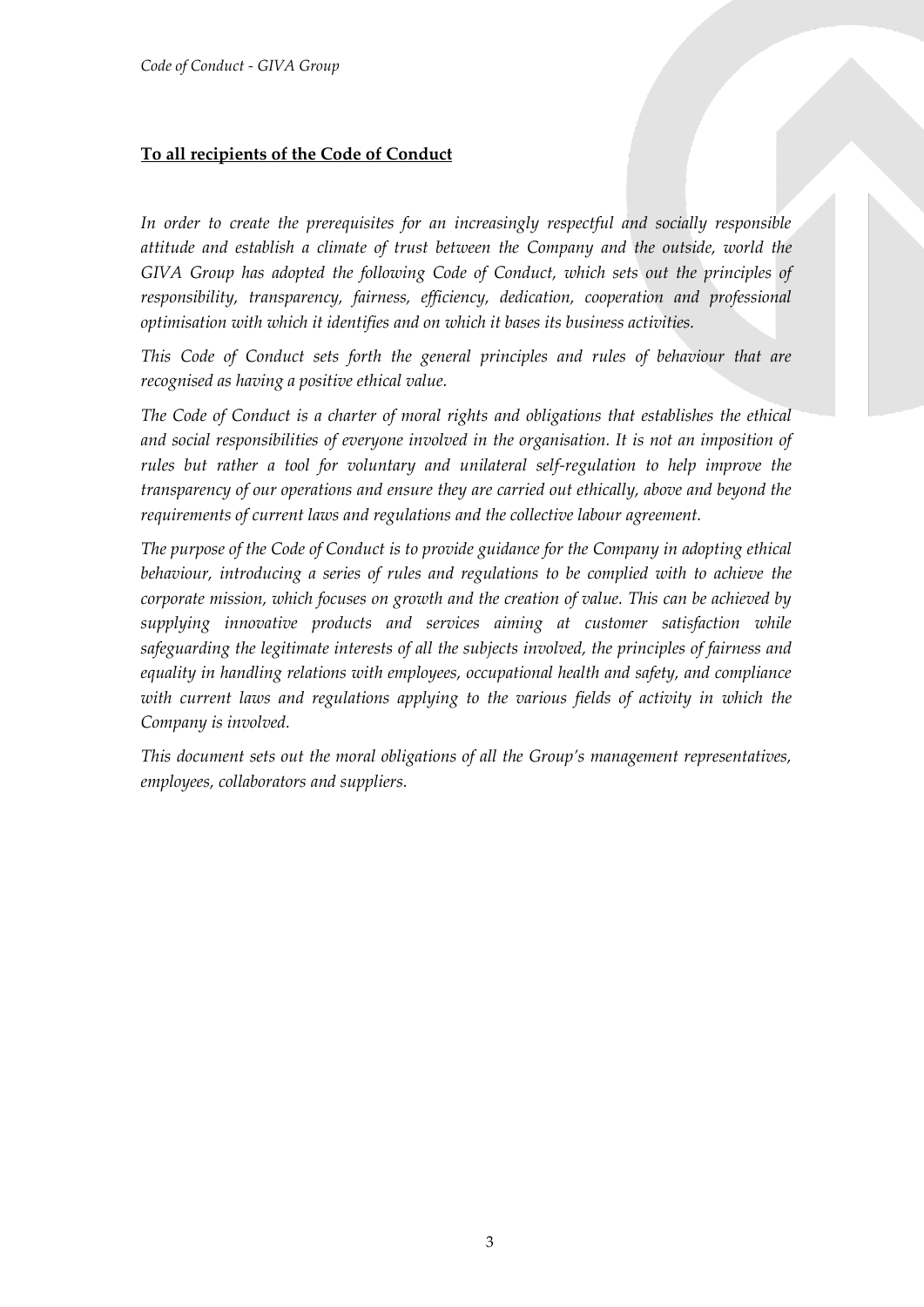## <span id="page-3-0"></span>**1. Introduction**

### <span id="page-3-1"></span>*Recipients and publication of the Code of Conduct*

The provisions of the Code of Conduct (the "Code") are binding on the directors of each of the companies (the "Company") belonging to the GIVA Group, its managers, employees, consultants and anyone else having a direct or indirect, stable or temporary relationship with it in Italy or abroad. The recipients of the Code must comply with the requirements contained in it and adapt their behaviour and actions to the principles expressed in it. The Company undertakes to ensure that the provisions of this Code are complied with in all its business relations and to distribute it as widely as possible. To this end, the Code is made available to all the Company's interlocutors, including by publication on the website, and a printed copy is consigned to all employees.

### <span id="page-3-2"></span>*Effectiveness*

The behaviour prescribed in this Code is, in an ethical sense, complementary to the conduct required to comply fully and correctly with the obligations of loyalty and diligence expected of managers and employees, and with the general obligation of good faith required of collaborators of all categories and service providers. Failure to adopt behaviour to which the Company attributes an ethical value is subject to disciplinary, civil or criminal sanctions, as the case may be.

### <span id="page-3-3"></span>*Value for the GIVA Group*

The Company belonging to the GIVA Group is subject to the management and coordination of GIVA and must comply strictly with its directives. The directors of the Company provide the parent company GIVA with all the details and information required to issue its provisions in the interest of Group stability. The Company must take all the measures required to ensure that all the directors, managers and employees, as well as partners, suppliers, customers and other subjects involved, comply with GIVA's provisions and with the established principles and procedures.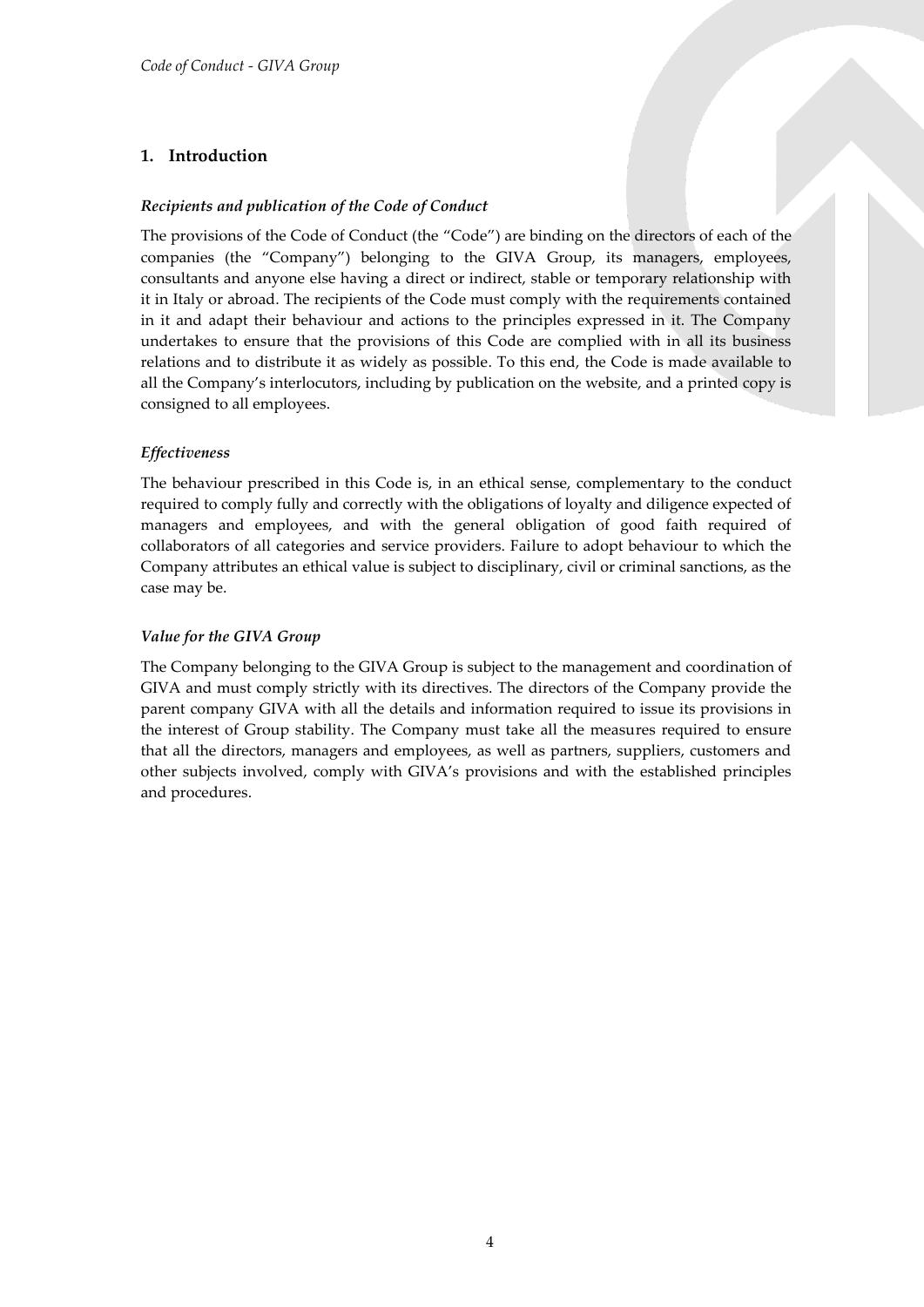## <span id="page-4-0"></span>**2. General ethical principles**

The general ethical principles adopted by the Company are those of transparency, fairness, efficiency, cooperation with colleagues, professional optimisation and fair competition.

### <span id="page-4-1"></span>*Transparency*

The principle of transparency is based on the use of true, clear and complete information. Compliance with this principle means undertaking to provide the required information within and outside the Company in a clear and complete manner, by means of a verbal or written communication that is immediate and easy to understand, and the contents of which have been verified in advance.

### <span id="page-4-2"></span>*Fairness*

According to the principle of fairness, everyone in carrying out his work and professional duties must respect the rights of all the subjects involved, over and beyond mere compliance of the law and labour agreement.

This also involves avoiding any situations that might lead to discrimination of personnel or conflicts of interest between the Company and those working on its behalf.

### <span id="page-4-3"></span>*Efficiency*

The principle of efficiency requires that each job be carried out by the person with the best professional qualification according to the highest standard for each sector and type of activity.

Anyone supplying goods or services must always strive to offer a product or service meeting the customer's requirements and the highest standard in terms of economy.

### <span id="page-4-4"></span>*Professional optimisation and cooperation with colleagues*

Human resources are fundamental in the growth and development of business activities and, based on this principle, the Company safeguards and promotes their professional growth in order to enhance the overall skills possessed.

Relations between employees at all levels and all degrees of responsibility, and between employees and collaborators must always be based on the principle of cooperation in view of achieving the best possible performance.

### <span id="page-4-5"></span>*Fair competition*

The Company aims to develop the value of competition by operating according to the principles of honesty, fair competition and transparency in its dealings with all market operators.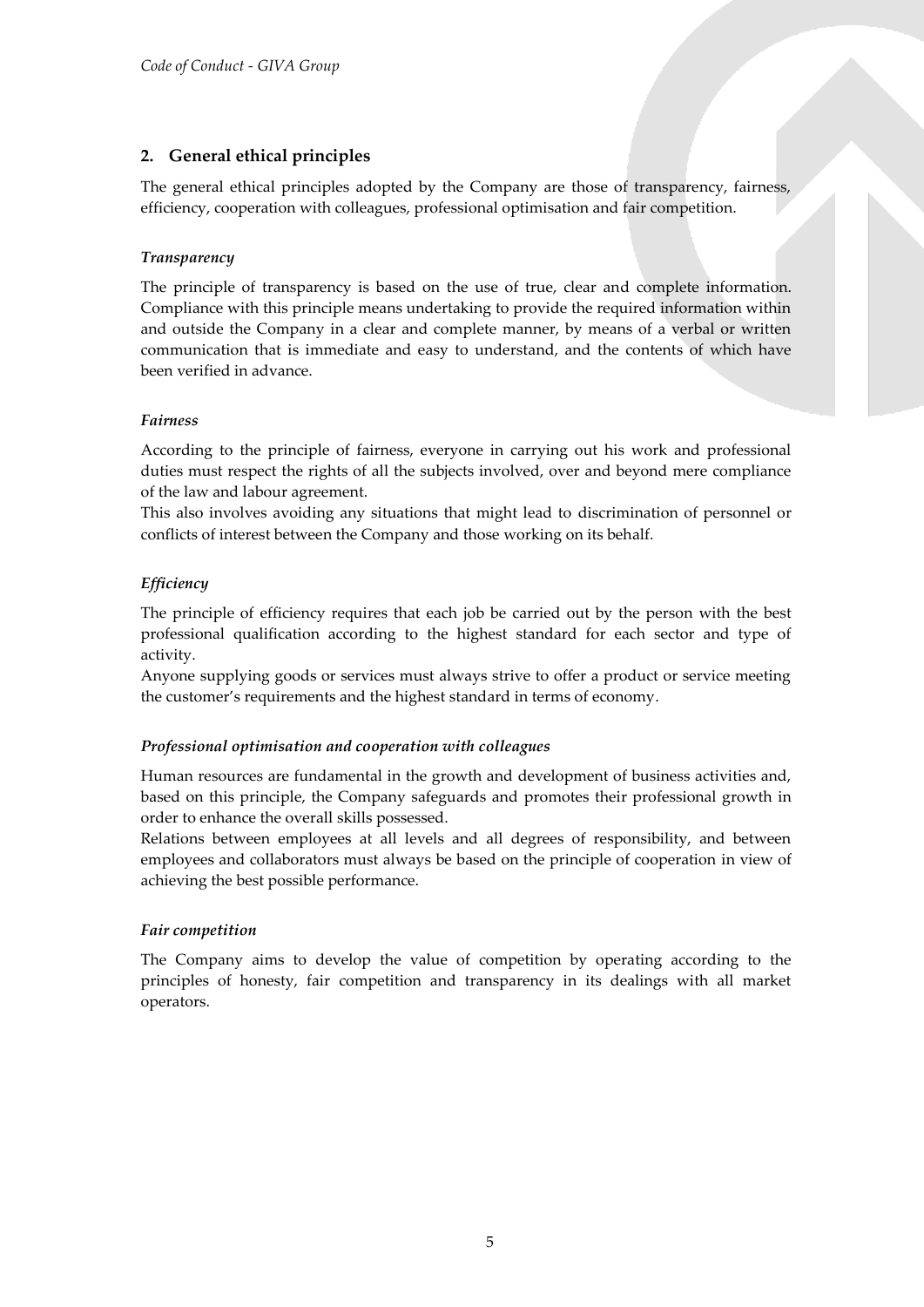## <span id="page-5-0"></span>**3. Ethical criteria governing relations with stakeholders**

### <span id="page-5-1"></span>*General principles*

In carrying out its activity, the Company acts in accordance with the current laws and regulations.

All activities are carried out in accordance with the principles and procedures established for this purpose. The Company requires its directors, managers, employees, partners and any other subjects representing it to:

- comply with the applicable laws, and the principles and procedures that have been or will be established by the Group;
- <span id="page-5-2"></span>behave with integrity in such a way as not to affect its moral and professional reliability.

### *Relations with Customers*

#### *Equality and impartiality*

The Company is committed to satisfying its customers by fulfilling its obligations established by current laws, the specific contract and the set quality standards.

The Company also undertakes not to discriminate against its customers and to establish a professional relationship based on openness, respect, courtesy, full cooperation and extensive research.

#### *Contracts and customer communications*

Contracts and customer communications must:

- be clear and simple, and drawn up using technical and commercial language as similar as possible to that normally used by the customers;
- comply with the current laws and not use elusive or otherwise incorrect practices;
- be complete and contain all the key elements the customer needs to reach a decision;
- be available on the company's intranet network with authorised access.

It is up to the Company to inform the customer promptly of:

- any proposals to modify the existing sales contract;
- any changes in the financial and technical conditions

#### *Quality and customer satisfaction*

The Company guarantees that the established quality and safety standards will be met and undertakes to monitor the quality of the products and services offered to the customer.

#### *Interaction with customers*

The Company always follows up suggestions and claims from customers, using suitable systems allowing prompt communication.

The Company always informs customers of receipt of their communications and claims and the time required to draw up an answer, and provides all the details required.

#### <span id="page-5-3"></span>*Job order assessment*

The Company carefully assesses the suitability and feasibility of the products and services requested, with particular emphasis on normative, technical and economic conditions, so that any deviations can be identified immediately. In no case will the Company accept job orders that could force it to have recourse to unacceptable savings that affect the quality of products or services, personnel costs or safety in the workplace.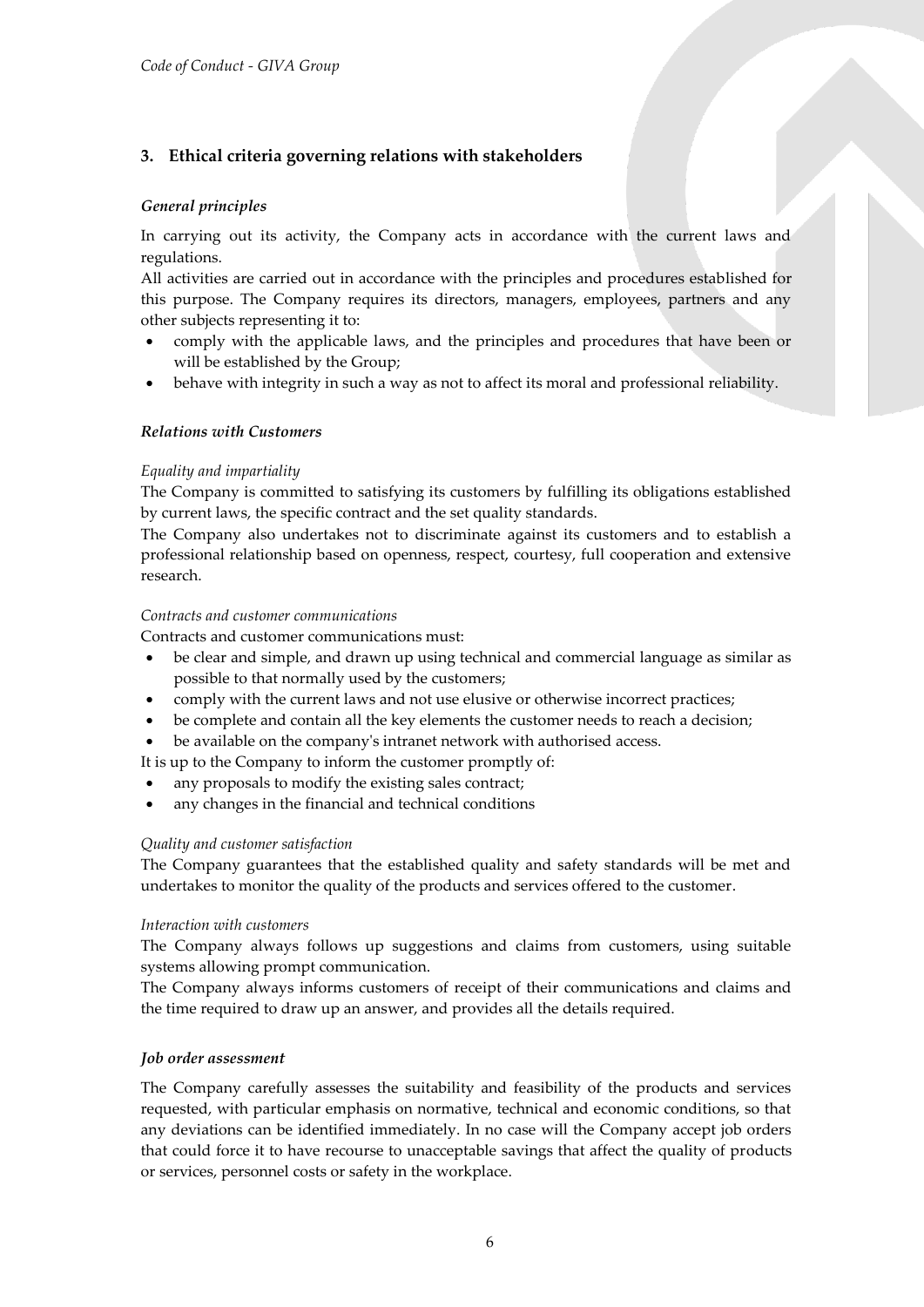### <span id="page-6-0"></span>*Relations with Suppliers*

#### *Choice of supplier*

The supplier selection method is regulated by principles common to the whole Group in compliance with the current laws.

The choice of supplier and the purchase of tangible and intangible goods and services must take place in accordance with the principles of transparency, fair competition and equal conditions, and based on objective assessments of the competitiveness, quality, utility and price of the

supply. The Company adopts objective and transparent selection criteria, as required by law and its internal regulations, and enables all suppliers in possession of the requisites to compete for the supply of goods and services. In selecting a supplier, the Company takes into consideration its ability to guarantee implementation of adequate quality systems, the availability of means and organisational structures, and the ability to meet the confidentiality obligations. Every selection procedure must take place in accordance with the rules of fair competition, and any departure from this principle must be motivated and authorised, as required by law. The Company may compile a list of approved suppliers, and the qualification criteria must not be discriminatory in any way.

#### *Transparency and integrity*

Relations with suppliers are regulated by procedures drawn up by the Company and the provisions of this Code in order to guarantee the utmost transparency. Such relations include financial and consulting contracts, which are also subject to the provisions of law.

The stipulation of a supplier contract is always based on extremely transparent relations and all forms for dependence must be avoided. Thus, by way of example:

- any contract estimated to exceed 25% of the supplier's annual turnover must be reported to the administrative body, which in turn informs GIVA according to the standard procedure;
- long-term binding contracts requiring continual renewals and price reviews are generally avoided;
- it is not considered good practice to induce a supplier to sign a contract that is unfavourable to him, leaving it understood that a subsequent more advantageous contract will follow.

The Group monitors correspondence of the goods or services supplied with the agreed consideration. To this end, the unit requesting the supply and the unit stipulating the contract are functionally independent.

#### *Safeguarding the ethical aspects of the supply*

In connection with procurement activities, the Company promotes environmental protection and ensures that they are carried out in accordance with ethical and legal principles, requesting for special goods and services socially relevant requirements, for instance measures guaranteeing respect for workers' fundamental rights, the principle of equal and nondiscriminatory treatment, and the protection of child labour.

#### <span id="page-6-1"></span>*Obligations for procurement personnel*

#### *Impartiality*

Procurement employees guarantee equality of treatment of businesses that contact the Company. They must refrain from all arbitrary behaviour that may have a detrimental effect on the businesses and from all preferential treatment. They do not reject or accept services or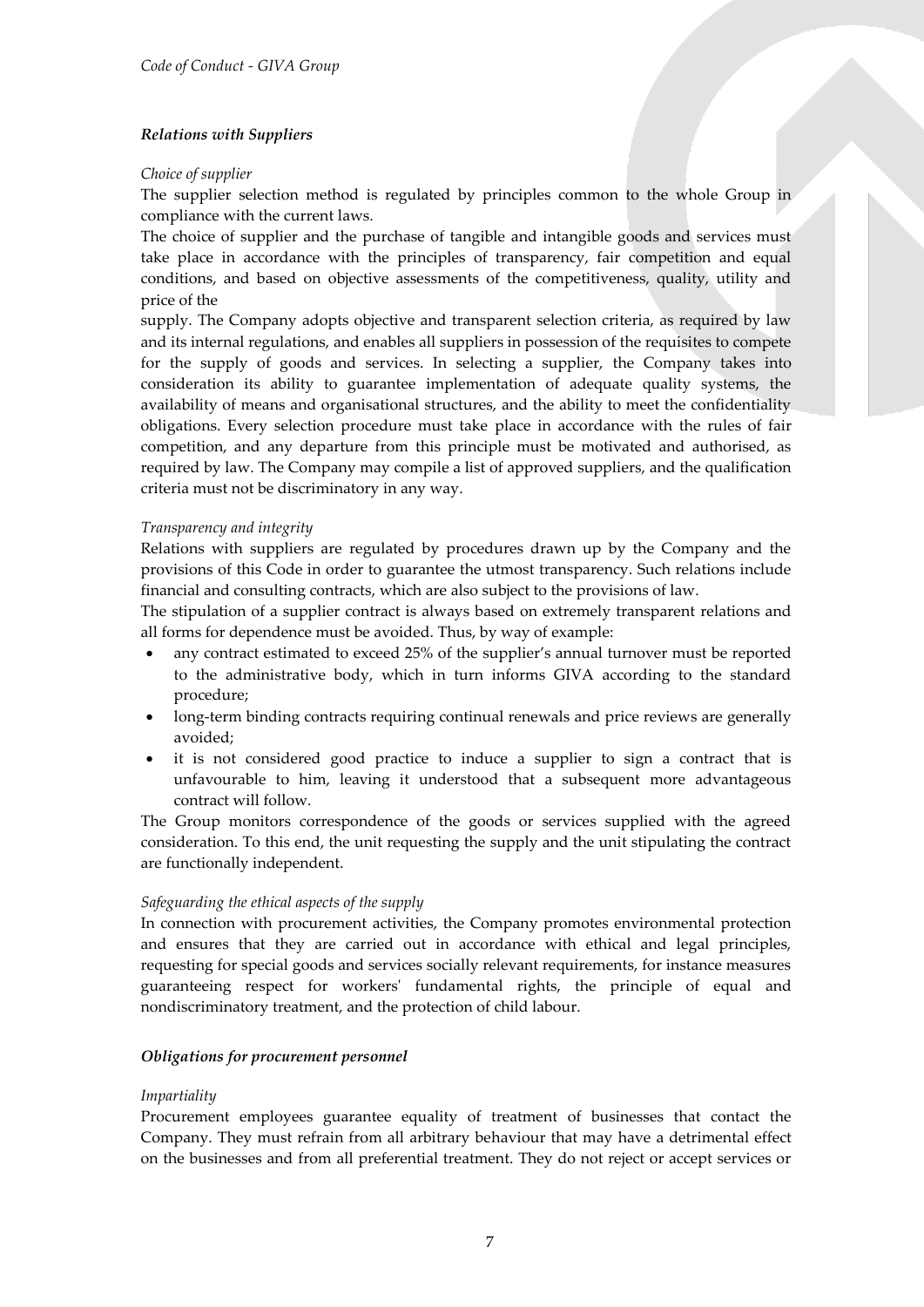grant conditions that are normally rejected, accepted or granted to others.

#### *Confidentiality*

In order to ensure the confidentiality of information received from businesses dealing with the Company, all employees must:

- refrain from disclosing and using for personal purposes the information received in connection with their work, subject to compliance with the rules and regulations safeguarding the right to information and right of access;
- treat as strictly confidential all contracts being negotiated and the names of the parties involved.

#### *Independence and duty to abstain*

Procurement employees may not carry out any activities in conflict with the correct performance of their duties and must avoid involvement in situations that may damage the Company's or the Group's interest or image.

Procurement employees shall inform their superiors of their participation in organisations or other entities having activities in conflict with the procurement activities engaged in.

Procurement employees operate independently and may not make decisions or engage in activities entailing a conflict of interest, even if only apparent.

#### *Gifts and other gratuities*

Procurement employees may not ask for or accept, either for themselves or for others, gifts or other gratuities from suppliers, contractors or rival businesses or anyone with an interest in supplying the Company, the only exception being occasional gifts of inconsequential value.

#### *Collateral activities*

Employees may not accept from subjects other than the Company fees or other services in money or in kind, or continuous collaboration assignments, with the exception of those resulting from social, political or sporting commitments.

#### *Contract execution*

Compliance with the contract conditions is assessed objectively and must be documented in writing.

#### <span id="page-7-0"></span>*Personnel policies*

#### *Employees' obligations*

All employees are required to know and comply with the Code and the reference standards governing their specific activities.

The Group's employees must refrain from behaviour in conflict with these regulations, contact their superiors if they need details of how to apply them, and report promptly to their superiors or the directors any information concerning possible infringements and any requests they have received to act in breach of the rules. Anyone receiving such information is bound by the obligation not to disclose the identity of the reporting person.

Each head of department must act as an example for his or her subordinates and take measures to prevent any kind of reprisal.

#### *Management's obligations*

Like all employees, managers are required to comply with the current laws and this Code. They must also ensure that the laws and this Code are complied with by all employees, adopting the necessary measures and inspections. Inspections may be carried out directly and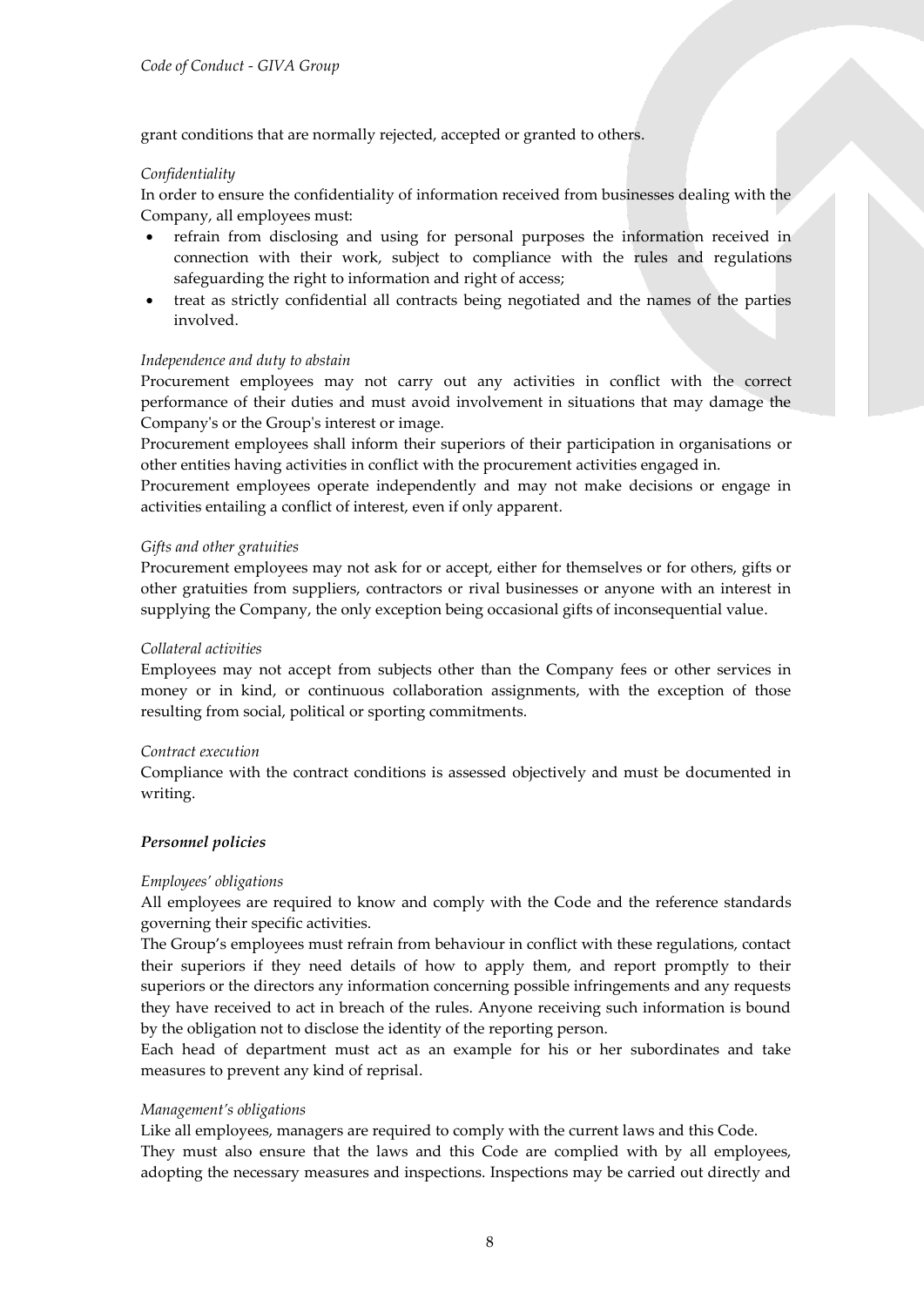at set intervals, depending on the type of activity to be verified. Managers take active part in all inspections conducted by the Group.

#### *Personnel selection and hiring*

The assessment of prospective employees is based on the correspondence of the candidates' profiles with the company's requirements, in accordance with the principle of equal opportunities for all the subjects involved.

Staff are hired under a lawful contract. No form of unlawful labour or the exploitation of special forms of collaboration is tolerated.

On signing an employment contract, each employee receives the following:

- a full job description and details of the tasks to be carried out;
- normative elements and wages and salaries, as regulated by the national collective labour agreement and in-house contracts;
- rules and procedures to adopt to avoid possible health risks associated with assigned tasks.

This information is presented to the employee in such a way that acceptance of the post is based on a full understanding of the conditions.

#### *Personnel management*

The Company avoids all forms of discrimination against its employees.

As with personnel selection, decisions concerning personnel management and development processes are based on the correspondence of the required profiles and those possessed by the employees and/or on considerations of merit.

Access to roles and functions is based on skills and competences. Consistently with general work efficiency, preference is given to ensuring work flexibility in order to organise maternity status and childcare in general in the best possible way.

All employees undergo a yearly assessment, which also involves the personnel department and the heads of department involved.

#### *Optimisation and training of human resources*

The head of departments make the best use of all the professional skills available at the Company, implementing measures to favour the development and growth of all employees.

In this connection, it is very important for the heads of departments to inform employees of their strengths and weaknesses so that they can improve their skills, which may involve specialist and other training.

The Company provides all employees with means of information and training to enable them to improve their skills and expertise.

### *Health and Safety and Prevention*

The Company is committed to promoting and consolidating a safety culture, enhancing risk awareness and promoting responsible behaviour by all employees. It also implements preventive actions to safeguard health and safety in the workplace.

The aim of the Company is to protect its human and financial resources and its assets by constantly seeking the synergies required within the Group and also with the suppliers, businesses and customers involved in the Group's operations.

To this end, an internal structure, which focuses on evolving scenarios and the resulting changes, implements as series of technical and organisational measures, including:

- introduction of an integrated risk and safety management system
- ongoing analysis of risks, process criticalities and resources to protect
- adoption of best technologies
- monitoring and upgrading of work methods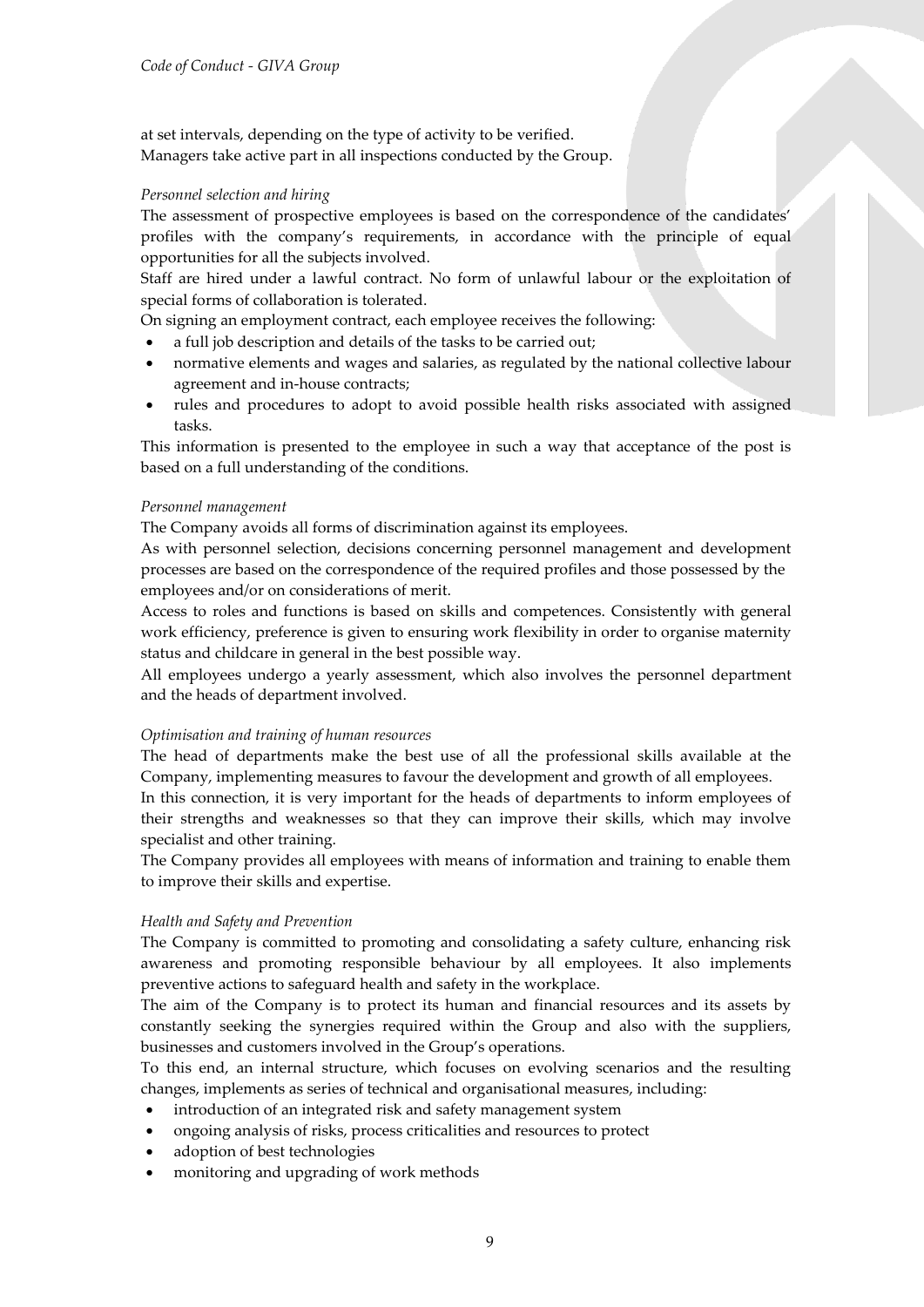- training and communication initiatives
- in order to:
- a) avoid risks, assess unavoidable risks and eliminate risks at source;
- b) adapt workplaces, equipment, and work and production methods to attenuate monotonous and repetitive work and reduce its effects on human health, taking the degree of technological evolution into account;
- c) plan prevention measures, aiming to achieve a comprehensive system covering work methods, work organisation, working conditions, social relations and the influence of work environment factors;
- d) give priority to collective protection measures over individual protection measures and provide the workers with adequate instructions.

#### *Protection of the individual's rights*

The Company safeguards the moral integrity of its employees, guaranteeing the right to working conditions respectful of personal dignity. Sexual harassment is not tolerated, and all behaviour or verbal discourse likely to upset the sensitivity of an individual is to be avoided. Discrimination based on age, gender, sexual orientation, race, health status, nationality, political affiliation or religious beliefs is not tolerated.

The Company protects workers against acts of psychological violence and opposes any attitudes or behaviours that discriminate against or are offensive to the person or his or her convictions and preferences.

#### *Information management*

All employees are required to know and implement the corporate policies on information security in order to guarantee its integrity, confidentiality and availability.

All documents must be drawn up using clear, objective and exhaustive language, allowing revisions by colleagues, heads of department or outsiders having access to them.

All information concerning corporate activities in connection with projects, process technologies, sales, administration, organisation and so on is considered the Company's inalienable asset. It is fundamental that the employees' sense of ethics prevent them not only from distorting the information but also from treating it lightly and unintentionally causing leaks.

The Company also safeguards the privacy of all employees, as required by law, and adopts standards which, with the exceptions envisaged by law, prohibit them from communicating and disclosing personal data without the prior consent of the person involved, and establishes rules for monitoring the privacy regulations.

All forms of surveys involving the opinions and, in general, the private lives of employees are prohibited.

#### *Conflict of interest*

All employees must avoid situations in which conflicts of interest may occur and refrain from taking personal advantage of the business opportunities that come to their knowledge in carrying out their duties.

The following situations can lead to a conflict of interest:

- carrying out a top-level function (managing director, director, head of department) and having economic interests with suppliers, customers or rivals (possession of shares, professional assignments), either directly or through family members or relatives;
- handling relations with suppliers and working for them, even if this involves relatives and the like;
- accepting money or favours from people or companies who are in or intend to enter into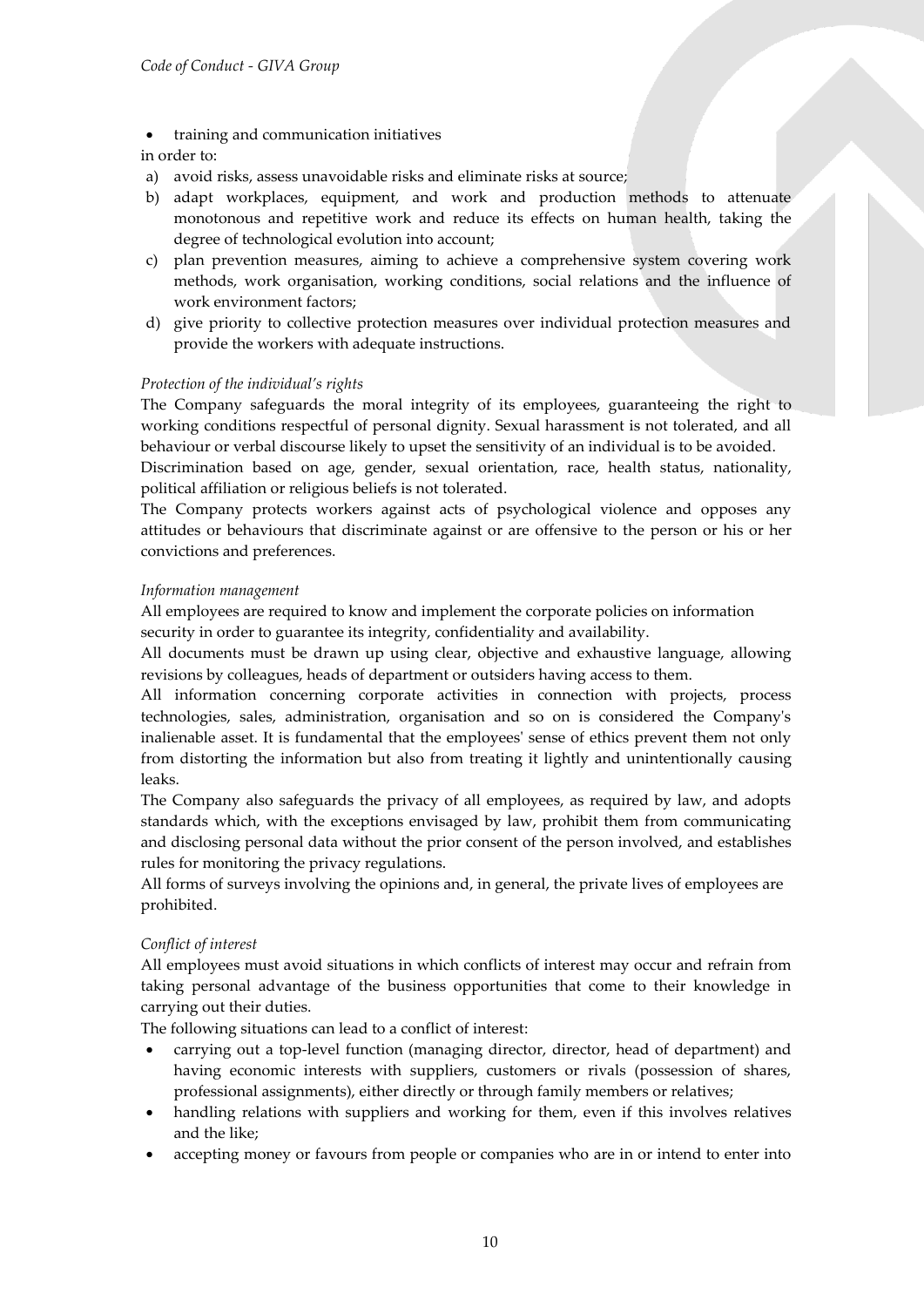business relations with the Company.

In the event of a conflict of interest, even if merely apparent, the employee is required to inform the head of department of its existence and he or she will assess the situation case by case.

All employees are required to notify their superior of activities performed out-of-work hours if there is likely to be a conflict of interest.

#### *Conduct during visits*

Employees visiting customers or suppliers must remember that in doing so they are representing the Company. Their presentation, speech, professionalism, knowledge of the problems, availability and sense of loyalty to the Company all contribute to the other party's image of the Company.

#### *Use of Corporate assets*

All employees are required to operate diligently to safeguard the corporate assets by means of responsible behaviours and in accordance with the operating procedures drawn up to regulate their use, and accurately document their use.

In particular, all employees must:

- avoid the private use of corporate assets;
- use corporate assets scrupulously and sparingly;
- avoid the improper use of corporate assets that may cause damage or reduce efficiency, or is against the Company's interest.

As regards computer software, employees:

- must use the applications in accordance with the instructions and for the purposes for which they are provided;
- must comply scrupulously with the provisions of the corporate data security policy in order not to compromise the functions and protection of the computer systems;
- must not send threatening or defamatory messages by email, use obscene language or express inappropriate comments that are likely to offend the person or damage the corporate image;
- <span id="page-10-0"></span>must not log on to websites with indecent or offensive contents.

#### *Relations with Shareholders*

Being aware of the importance of their role, the Company undertakes to provide shareholders with accurate, truthful and timely information and to improve their participation in corporate decision making. In connection with the shareholders' investments, the Company safeguards and enhances the value of its operations by optimising management, pursuing high standards of production and safeguarding the corporate assets.

#### <span id="page-10-1"></span>*Bookkeeping and Company information*

Bookkeeping transparency is based on the use of true, accurate and complete information for construing entries in books of accounts. All employees must cooperate to ensure that business facts in the books are registered properly and in a timely manner.

Appropriate documentary evidence must be maintained for each transaction, in order to:

- facilitate registration of the accounts
- identify the different levels of responsibility
- provide an accurate representation of the transaction to avoid error in interpreting the facts.

Each record shall reflect exactly what is shown in the documentary evidence. All employees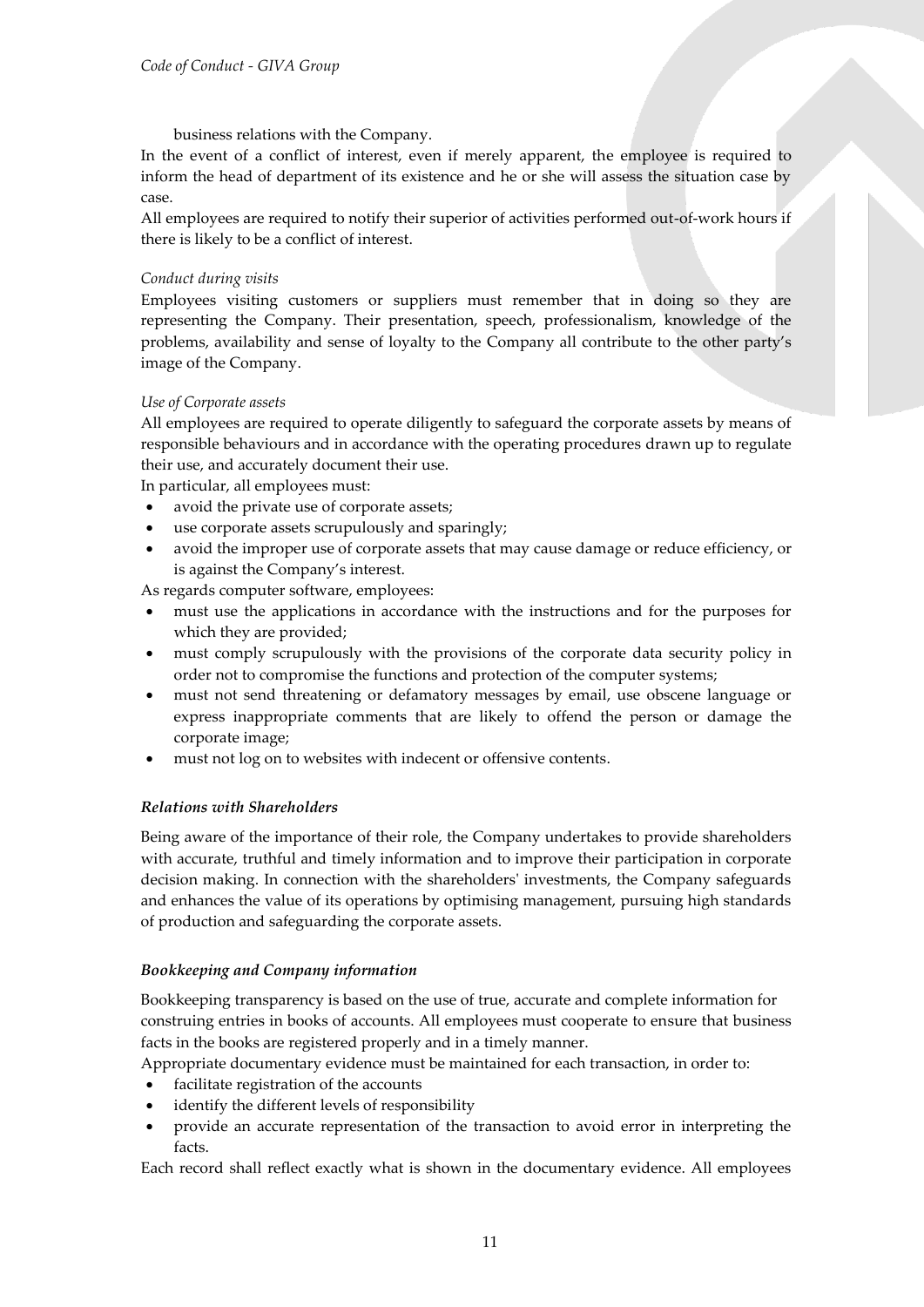shall ensure that the documentation is easily traceable and ordered according to logical criteria. Any employee who becomes aware of omissions, misrepresentations and negligence in accounting, or in the documents on which accounting is based, shall bring the facts to the attention of his or her superior or the directors.

### <span id="page-11-0"></span>*Relations with the Public Administration*

Commitments with the Public Administration and Public Institutions may only be taken on by authorised corporate functions, in strict compliance with the applicable rules and regulations, and they may in no way affect the integrity or reputation of the Company and the Group. The following applies to employees of the Public Administration and officials acting on its behalf:

- active or passive bribery or collusive behaviour of any kind and in any form is prohibited;
- offering money or performing acts of commercial courtesy (such as free gifts and hospitality) to Public Administration managers, officials or employees or members of their families is prohibited, unless involving items of inconsequential value that can in no way be construed as a means for obtaining illegitimate favours and, in any event, in accordance with established corporate procedures;
- when negotiating business or dealing with the Public Administration, employees must not attempt to improperly influence the other party's decisions, including those by officials negotiating or making decisions on behalf of the Public Administration.

#### <span id="page-11-1"></span>*Relations with Political Parties, Trade Union Organisations and Associations*

The Company does not contribute in any way to the funding of parties, movements, committees and political and trade union organisations, or their representatives and candidates.

It refrains from behaviour in view of applying direct or indirect pressures to politicians and does not make contributions to organisations with which there may be a conflict of interest.

The Company financially supports non-political associations for specific projects, based on the following criteria:

- purpose connected with the corporate mission;
- clear and documented destination of resources;
- explicit authorisation by the departments involved in managing such relations within the Group.

#### <span id="page-11-2"></span>*Contributions and Sponsorships*

The Company may only agree to requests for contributions from manifestly non-profit bodies and organisations having proper articles of association and memorandums of association, provided they are of a high cultural, social and beneficial value or, in any event, involve a large number of people.

Sponsorship activities, which may involve society, environment, sports, entertainment and art, only cover events offering a quality guarantee or for which the Company can take part in the planning in order to guarantee their originality and effectiveness.

The management of contributions and sponsorship activities is regulated by a specific procedure drawn up by GIVA.

#### <span id="page-11-3"></span>*Traceability of economic, financial and fiscal transactions – money-laundering*

The Group undertakes to ensure the traceability of all and any economic, financial and fiscal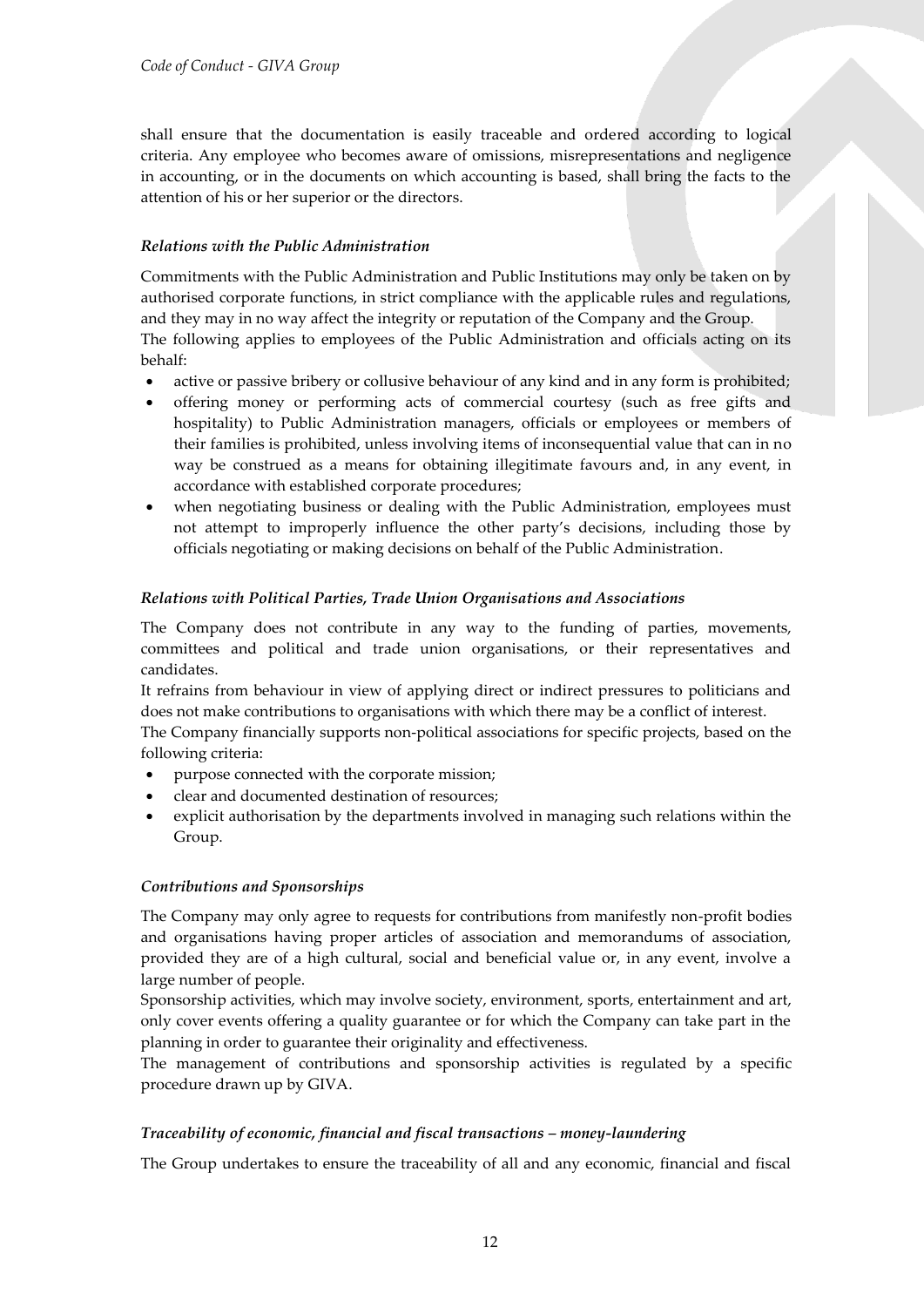transactions in order to be able to trace anytime the origin of money, assets or other benefits available to the Company – even only temporarily –. In this way, the Company prevents that any use of money, assets or benefits originating from illicit transactions or money-laundering crimes may be committed.

### <span id="page-12-0"></span>*Environment*

The environmental policy is drawn up and implemented in a unitary and consistent manner throughout the Group, and the guidelines for implementing the environmental policy are adopted by the Company.

The Company is sensitive to environmental issues, is aware of the environment's strategic role as a means for enhancing its value and is committed to adopting strategies aiming to continuously improve results in the area of environmental management and protection. It concentrates its efforts on preventing pollution and minimising environmental risks, and operates in accordance with the following principles:

- using energy in a sustainable way, with focus on reducing wastage and optimising consumption;
- planning and implementing production processes and corporate activities using criteria to prevent pollution, reduce environmental impacts, prevent accidental events, and safeguard employees' health and safety, using the best technologies available on the market and verifying their reliability during operation and servicing;
- maintaining and supporting the commitment to continuously improving results in the field of environmental protection and management;
- guaranteeing compliance with the current environmental and safety laws and constant monitoring of and adapting to changes in environmental rules and regulations;
- suitably training personnel at all levels and increasing their awareness, in view of involving all human resources to achieve high standards of professionalism and quality in terms of occupational health and safety and the environment, and pursuing enhanced awareness and a sense of responsibility throughout the Company.